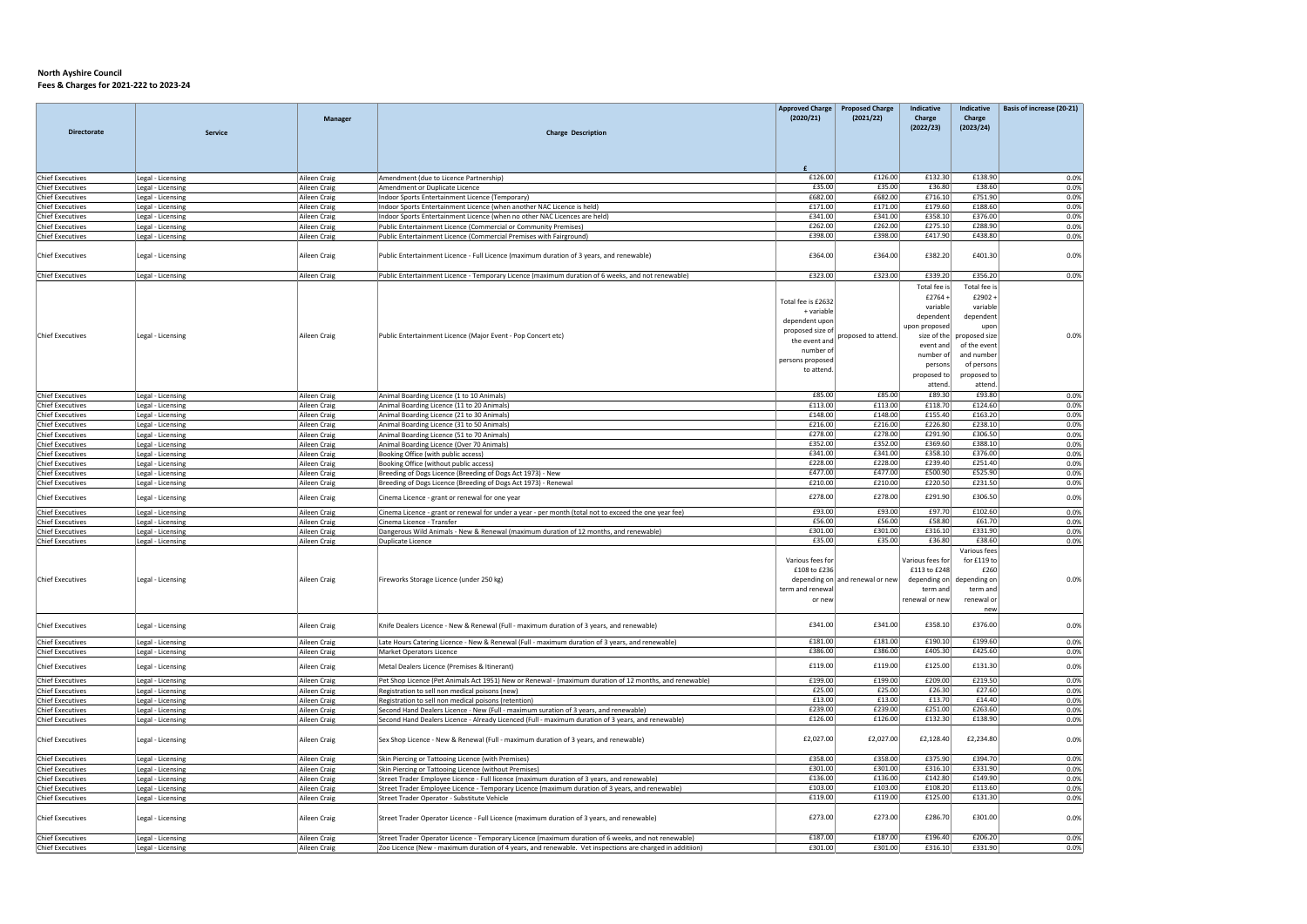|                                                                    |                                        |                              |                                                                                                                              | <b>Approved Charge</b> | <b>Proposed Charge</b> | Indicative         | Indicative         | Basis of increase (20-21) |
|--------------------------------------------------------------------|----------------------------------------|------------------------------|------------------------------------------------------------------------------------------------------------------------------|------------------------|------------------------|--------------------|--------------------|---------------------------|
|                                                                    |                                        | Manager                      |                                                                                                                              | (2020/21)              | (2021/22)              | Charge             | Charge             |                           |
| <b>Directorate</b>                                                 | Service                                |                              | <b>Charge Description</b>                                                                                                    |                        |                        | (2022/23)          | (2023/24)          |                           |
|                                                                    |                                        |                              |                                                                                                                              |                        |                        |                    |                    |                           |
|                                                                    |                                        |                              |                                                                                                                              |                        |                        |                    |                    |                           |
|                                                                    |                                        |                              |                                                                                                                              |                        |                        |                    |                    |                           |
| <b>Chief Executives</b>                                            | Legal - Licensing                      | Aileen Craig                 | Zoo Licence (Renewal - maximum duration of 6 years, and renewable. Vet inspections are charged in additiion)                 | £301.00                | £301.00                | £316.10            | £331.90            | 0.0%                      |
|                                                                    |                                        |                              |                                                                                                                              |                        |                        |                    |                    |                           |
|                                                                    |                                        |                              |                                                                                                                              |                        |                        |                    |                    |                           |
| <b>Chief Executives</b>                                            | Legal - Licensing                      | Aileen Craig                 | Venison Dealer                                                                                                               | £126.00                | £126.00                | £132.30            | £138.90            | 0.0%                      |
|                                                                    |                                        |                              |                                                                                                                              |                        |                        |                    |                    |                           |
|                                                                    |                                        |                              |                                                                                                                              |                        |                        |                    |                    |                           |
| <b>Chief Executives</b>                                            | Legal - Licensing                      | Aileen Craig                 | Venison Employee / Agent                                                                                                     | £68.00                 | £68.00                 | £71.40             | £75.00             | 0.0%                      |
| <b>Chief Executives</b>                                            | Legal - Licensing                      | Aileen Craig                 | <b>Game Dealers</b>                                                                                                          | £5.00                  | £5.00                  | £5.30              | £5.60              | 0.0%                      |
| <b>Chief Executives</b>                                            | Legal - Licensing                      | Aileen Craig                 | Poisons alteration                                                                                                           | £6.00                  | £6.00                  | £6.30              | £6.60              | 0.0%                      |
| <b>Chief Executives</b>                                            | Legal - Licensing                      | Aileen Craig                 | House in Multiple Occupation Licence (New)                                                                                   | £954.00                | £954.00                | £1,001.70          | £1,051.80          | 0.0%                      |
| <b>Chief Executives</b>                                            | Legal - Licensing                      | Aileen Craig                 | House in Multiple Occupation Licence (Already Licenced)                                                                      | £716.00                | £716.00                | £751.80            | £789.40            | 0.0%                      |
| <b>Chief Executives</b><br><b>Chief Executives</b>                 | Legal - Licensing<br>Legal - Licensing | Aileen Craig<br>Aileen Craig | Riding Establishment Licence (1 year, New & Renewal)<br>Riding Establishment Licence (One year, If already licenced)         | £477.00<br>£358.00     | £477.00<br>£358.00     | £500.90<br>£375.90 | £525.90<br>£394.70 | 0.0%<br>0.0%              |
| <b>Chief Executives</b>                                            | Legal - Licensing                      | Aileen Craig                 | Replacement Door Sign                                                                                                        | £17.00                 | £17.00                 | £17.90             | £18.80             | 0.0%                      |
| <b>Chief Executives</b>                                            | Legal - Licensing                      | Aileen Craig                 | Replacement Licence resulting from change of address                                                                         | £14.00                 | £14.00                 | £14.70             | £15.40             | 0.0%                      |
| <b>Chief Executives</b>                                            | Legal - Licensing                      | <b>Aileen Craig</b>          | <b>Replacement Plate</b>                                                                                                     | £34.00                 | £34.00                 | £35.70             | £37.50             | 0.0%                      |
| <b>Chief Executives</b>                                            | Legal - Licensing                      | Aileen Craig                 | <b>Replacement Tariff Card</b>                                                                                               | £14.00                 | £14.00                 | £14.70             | £15.40             | 0.0%                      |
| <b>Chief Executives</b>                                            | Legal - Licensing                      | Aileen Craig                 | Replacement Taxi / Private Hire Car Driver Badge                                                                             | £19.00                 | £19.00                 | £20.00             | £21.00             | 0.0%                      |
| <b>Chief Executives</b><br><b>Chief Executives</b>                 | Legal - Licensing<br>Legal - Licensing | Aileen Craig<br>Aileen Craig | <b>Replacement Window Stickers</b><br>Request to be added to waiting list (for a Taxi Licence)                               | £19.00<br>£8.00        | £19.00<br>£8.00        | £20.00<br>£8.40    | £21.00<br>£8.80    | 0.0%<br>0.0%              |
|                                                                    |                                        |                              |                                                                                                                              |                        |                        |                    |                    |                           |
| <b>Chief Executives</b>                                            | Legal - Licensing                      | Aileen Craig                 | Substitution of Vehicle (Taxi or Private Hire Car)                                                                           | £212.00                | £212.00                | £222.60            | £233.70            | 0.0%                      |
| <b>Chief Executives</b>                                            | Legal - Licensing                      | Aileen Craig                 | Taxi Driver's Licence - Full Licence (1 year, and renewable)                                                                 | £85.00                 | £85.00                 | £89.30             | £93.80             | 0.0%                      |
|                                                                    |                                        |                              |                                                                                                                              |                        |                        |                    |                    |                           |
| <b>Chief Executives</b>                                            | Legal - Licensing                      | Aileen Craig                 | Taxi Driver's Licence - Full Licence (maximum duration of 3 years, and renewable)                                            | £199.00                | £199.00                | £209.00            | £219.50            | 0.0%                      |
|                                                                    |                                        |                              |                                                                                                                              |                        |                        |                    |                    |                           |
| <b>Chief Executives</b>                                            | Legal - Licensing                      | Aileen Craig                 | Private Hire Car Driver Licence - Full licence (maximum duration of 3 years, and renewable)                                  | £199.00                | £199.00                | £209.00            | £219.50            | 0.0%                      |
|                                                                    |                                        |                              |                                                                                                                              |                        |                        |                    |                    |                           |
| <b>Chief Executives</b>                                            | Legal - Licensing                      | Aileen Craig                 | Private Hire Car Licence (Operator) - Full Licence (1 year, and renewable)                                                   | £352.00                | £352.00                | £369.60            | £388.10            | 0.0%                      |
| <b>Chief Executives</b><br><b>Chief Executives</b>                 | Legal - Licensing                      | Aileen Craig                 | Private Hire Car Licence (Operator) - Full Licence (maximum duration of 3 years, and renewable)<br>Taxi Licence (1 year)     | £590.00<br>£381.00     | £590.00<br>£381.00     | £619.50<br>£400.10 | £650.50<br>£420.10 | 0.0%                      |
|                                                                    | Legal - Licensing                      | Aileen Craig                 |                                                                                                                              |                        |                        |                    |                    | 0.0%                      |
| <b>Chief Executives</b>                                            | Legal - Licensing                      | Aileen Craig                 | Taxi Licence (Operator) - Full Licence (maximum duration of 3 years, and renewable)                                          | £658.00                | £658.00                | £690.90            | £725.40            | 0.0%                      |
|                                                                    |                                        |                              |                                                                                                                              |                        |                        |                    |                    |                           |
| <b>Chief Executives</b>                                            | Legal - Licensing                      | Aileen Craig                 | Variation of a Licence                                                                                                       | £58.00                 | £58.00                 | £60.90             | £63.90             | 0.0%                      |
| <b>Chief Executives</b><br><b>Chief Executives</b>                 | Legal - Licensing                      | Aileen Craig<br>Aileen Craig | Private Hire Car Driver's Licence - Full Licence (1 yr, and renewable)<br>Inspection of Vehicle (Taxi or Private Hire Car)   | £85.00<br>£88.00       | £85.00<br>£88.00       | £89.30<br>£92.40   | £93.80<br>£97.00   | 0.0%<br>0.0%              |
| <b>Chief Executives</b>                                            | Legal - Licensing<br>Legal - Licensing | Aileen Craig                 | Re-inspection of Vehicle (Taxi or Private Hire Car)                                                                          | £47.00                 | £47.00                 | £49.40             | £51.90             | 0.0%                      |
| <b>Chief Executives</b>                                            | Legal - Licensing                      | Aileen Craig                 | Re-seal of Taximeter                                                                                                         | £23.00                 | £23.00                 | £24.20             | £25.40             | 0.0%                      |
| <b>Chief Executives</b>                                            | Legal - Licensing                      | Aileen Craig                 | Civic Government (Scotland) Act 1982 - Temporary Licence (duration specified in Licence, maximum 6 weeks, and not renewable) | £171.00                | £171.00                | £179.60            | £188.60            | 0.0%                      |
|                                                                    |                                        |                              | (unless specifically mentioned in this table)                                                                                |                        |                        |                    |                    |                           |
| <b>Chief Executives</b><br><b>Chief Executives</b>                 | Legal - Licensing                      | <b>Aileen Craig</b>          | Landlord Registration - Principal                                                                                            | £66.00<br>£15.00       | £67.00<br>£15.00       | £70.40<br>£15.80   | £73.90<br>£16.60   | 0.0%                      |
| <b>Chief Executives</b>                                            | Legal - Licensing<br>Legal - Licensing | Aileen Craig<br>Aileen Craig | Landlord Registration - Property<br>Landlord Registration - Late Application                                                 | £132.00                | £133.00                | £139.70            | £146.70            | 0.0%<br>0.0%              |
| <b>Chief Executives</b>                                            | <b>Registration Services</b>           | <b>Elaine Nixon</b>          | Civil Marriages / Partnerships at Registration Office outwith office hours                                                   | £458.00                | £458.00                | £480.90            | £504.90            | 0.0%                      |
| <b>Chief Executives</b>                                            | <b>Registration Services</b>           | <b>Elaine Nixon</b>          | Civil Marriages /I Partnerships at Registration Office during office hours                                                   | £278.00                | £278.00                | £291.90            | £306.50            | 0.0%                      |
| <b>Chief Executives</b>                                            | <b>Registration Services</b>           | <b>Elaine Nixon</b>          | All Ceremonies at approved venues - fee for attendance of a Registrar during office hours                                    | £445.00                | £445.00                | £467.30            | £490.70            | 0.0%                      |
| Chief Executives                                                   | <b>Registration Services</b>           | Flaine Nixon                 | All Ceremonies at approved venues - fee for attendance of a Registrar outwith office hours                                   | £504.00                | £504.00                | £529.20            | £555.70            | 0.0%                      |
| <b>Chief Executives</b>                                            | <b>Registration Services</b>           | <b>Elaine Nixon</b>          | Guest Supplement: during office hours when more than 4 guests attend a marriage/civil partnership at Registration offices    | £153.00                | £153.00                | £160.70            | £168.70            | 0.0%                      |
| <b>Chief Executives</b>                                            | <b>Registration Services</b>           | <b>Elaine Nixon</b>          | Naming & Renewal of Vows Ceremonies conducted at Registration Offices during office hours                                    | £290.00                | £290.00                | £304.50            | £319.70            | 0.0%                      |
| <b>Chief Executives</b>                                            | <b>Registration Services</b>           | <b>Elaine Nixon</b>          | Naming & Renewal of Vows Ceremonies conducted at Registration Offices outwith office hours                                   | £348.00                | £348.00                | £365.40            | £383.70            | 0.0%                      |
| <b>Chief Executives</b>                                            | <b>Registration Services</b>           | <b>Elaine Nixon</b>          | Civil Marriage/Partnership & Naming Ceremony booked together and conducted at Registration Offices outwith office hours      | £596.00                | £596.00                | £625.80            | £657.10            | 0.0%                      |
|                                                                    |                                        |                              |                                                                                                                              |                        |                        |                    |                    |                           |
| <b>Chief Executives</b>                                            | <b>Registration Services</b>           | <b>Elaine Nixon</b>          | Civil Marriage/Partnership & Naming Ceremony booked together and conducted at Approved Venues outwith office hours           | £666.00                | £666.00                | £699.30            | £734.30            | 0.0%                      |
|                                                                    |                                        |                              |                                                                                                                              |                        |                        |                    |                    |                           |
| <b>Chief Executives</b>                                            | <b>Registration Services</b>           | <b>Elaine Nixon</b>          | Civil Marriage/Partnership & Naming Ceremony booked together and conducted at Approved Venues during office hours            | £579.00                | £579.00                | £608.00            | £638.40            | 0.0%                      |
| <b>Chief Executives</b>                                            | <b>Registration Services</b>           | Elaine Nixon                 | Guest supplement: during office hours when more than 4 guests attend a Civil Marriage/Partnership & Naming Ceremony at       | £394.00                | £394.00                | £413.70            | £434.40            | 0.0%                      |
|                                                                    |                                        |                              | <b>Registration Offices</b>                                                                                                  |                        |                        |                    |                    |                           |
| <b>Health &amp; Social Care</b><br><b>Health &amp; Social Care</b> | Adults<br>Adults                       |                              | <b>Care at Home Adults</b><br>Day Care (purchased and provided)                                                              | £15.23<br>£13.60       | £15.99<br>£14.28       | £16.79<br>£14.99   | £17.63<br>£15.74   | 5.0%<br>5.0%              |
| <b>Health &amp; Social Care</b>                                    | <b>Adults</b>                          |                              | Day Care (charges to Other Las)                                                                                              | £220.50                | £231.53                | £243.10            | £255.26            | 5.0%                      |
| <b>Health &amp; Social Care</b>                                    | <b>Adults and Older People</b>         |                              | <b>Guest Room Charges at Sheltered Housing Accommodations</b>                                                                | £5.00                  | E5.25                  | £5.51              | £5.79              | 5.0%                      |
| <b>Health &amp; Social Care</b>                                    | <b>Adults and Older People</b>         |                              | <b>Community Alarms service - mainland</b>                                                                                   | £4.83                  | £5.07                  | £5.33              | £5.59              | 5.0%                      |
| <b>Health &amp; Social Care</b>                                    | <b>Adults and Older People</b>         |                              | Community Alarms service - Arran                                                                                             | £2.36                  | £2.48                  | £2.60              | £2.73              | 5.0%                      |
| <b>Health &amp; Social Care</b>                                    | <b>Adults and Older People</b>         |                              | <b>Meals on Wheels</b>                                                                                                       | £3.05                  | £3.20                  | £3.36              | £3.53              | 5.0%                      |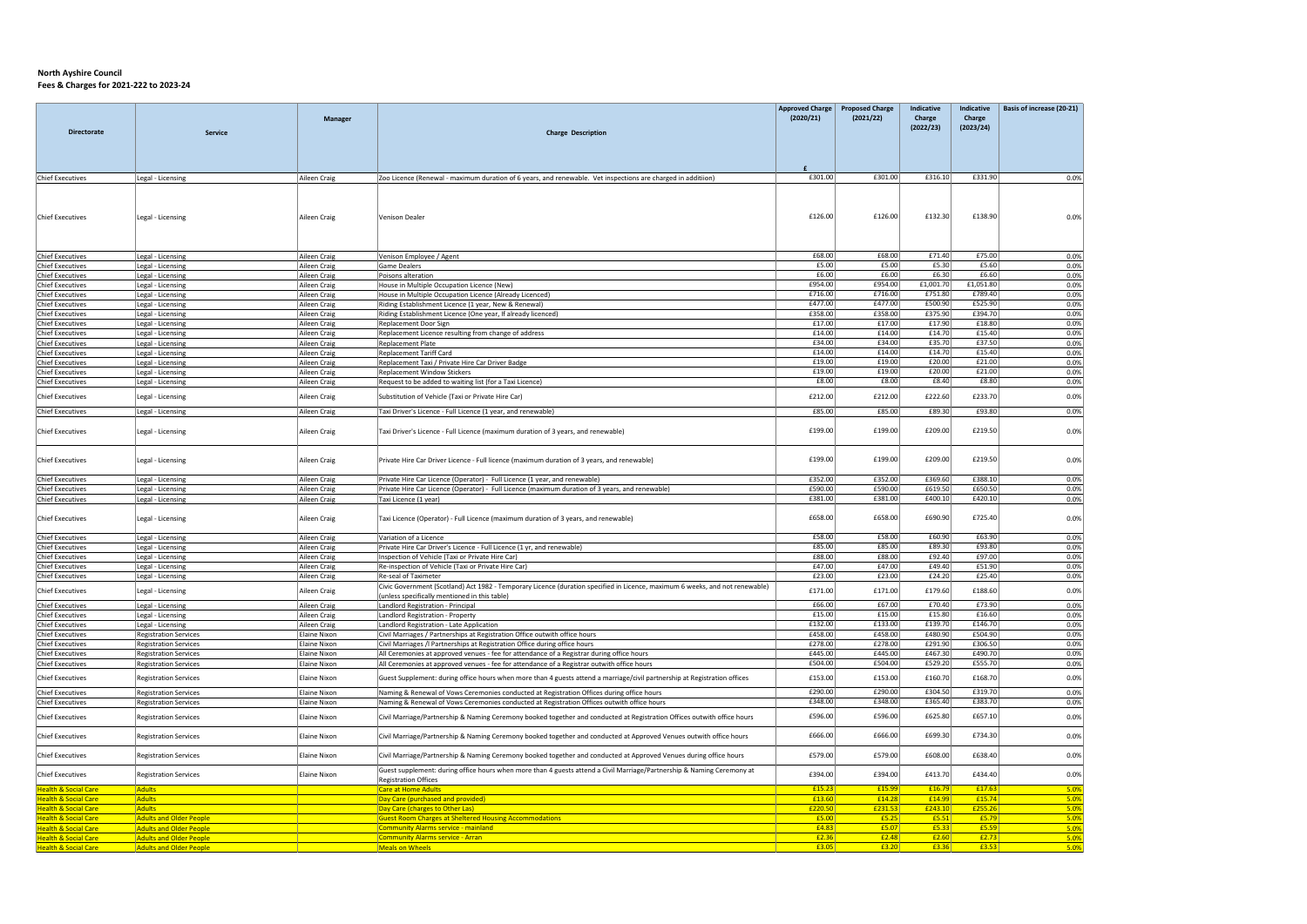|                                 |                                              |                |                                                                                                            | <b>Approved Charge</b> | <b>Proposed Charge</b> | Indicative          | <b>Indicative</b>   | Basis of increase (20-21) |
|---------------------------------|----------------------------------------------|----------------|------------------------------------------------------------------------------------------------------------|------------------------|------------------------|---------------------|---------------------|---------------------------|
| <b>Directorate</b>              | <b>Service</b>                               | Manager        | <b>Charge Description</b>                                                                                  | (2020/21)              | (2021/22)              | Charge<br>(2022/23) | Charge<br>(2023/24) |                           |
|                                 |                                              |                |                                                                                                            |                        |                        |                     |                     |                           |
|                                 |                                              |                |                                                                                                            |                        |                        |                     |                     |                           |
| <b>Health &amp; Social Care</b> | <b>Older People</b>                          |                | Care at Home Older People per hour                                                                         | £15.23                 | £15.99                 | £16.79              | £17.63              | 5.0%                      |
| <b>Health &amp; Social Care</b> | <b>Older People</b>                          |                | Day Care (purchased and provided) Older People                                                             | £13.60                 | £14.28                 | £14.99              | £15.74              | 5.0%                      |
| Communities                     | Connected Communities (Community Facilities) | Donna Morrison | Hire of table linen                                                                                        | £6.20                  | £6.20                  | £6.50               | £6.80               | 0.0%                      |
| Communities                     | Connected Communities (Community Facilities) | Donna Morrison | Hire of twinkle curtain                                                                                    | £78.20                 | £78.20                 | £82.10              | £86.20              | 0.0%                      |
| Communities                     | Connected Communities (Community Facilities) | Donna Morrison | Hire of Red Carpet                                                                                         | £38.80                 | £38.80                 | £40.70              | £42.70              | 0.0%                      |
| Communities                     | Connected Communities (Community Facilities) | Donna Morrisor | Store Requests, hires and deliveries                                                                       | £33.45                 | £33.45                 | £35.10              | £36.90              | 0.0%                      |
| Communities                     | Connected Communities (Community Facilities) | Donna Morrison | Stores hire of tables go pack                                                                              | £5.75                  | £5.75                  | £6.00               | £6.30               | 0.0%                      |
| Communities                     | Connected Communities (Community Facilities) | Donna Morrison | Stores hire of tables round                                                                                | £11.15                 | £11.15                 | £11.70              | £12.30              | 0.0%                      |
|                                 |                                              |                |                                                                                                            |                        | £133.90                | £140.60             | £147.60             | 0.0%                      |
| Communities                     | Connected Communities (Community Facilities) | Donna Morrison | Inflatable hire package                                                                                    | £133.90                |                        |                     |                     |                           |
| Communities                     | Connected Communities (Community Facilities) | Donna Morrison | Party Package Civic Centre                                                                                 | £164.00                | £164.00                | £172.20             | £180.80             | 0.0%                      |
| Communities                     | Connected Communities (Community Facilities) | Donna Morrison | Wedding packages - Ceremony and Reception                                                                  | £859.45                | £859.45                | £902.40             | £947.50             | 0.0%                      |
| Communities                     | Connected Communities (Community Facilities) | Donna Morrison | Wedding packages - Reception only                                                                          | £616.50                | £616.50                | £647.30             | £679.70             | 0.0%                      |
| Communities                     | Connected Communities (Community Facilities) | Donna Morrison | Tea/Coffee/Biscuits                                                                                        | £1.70                  | £1.70                  | £1.80               | £1.90               | 0.0%                      |
| Communities                     | Connected Communities (Arran Outdoor)        | Angela Morrell | Holidays 3 days/2 nights (4 people)                                                                        | £592.00                | £592.00                | £621.60             | £652.70             | 0.0%                      |
| Communities                     | Connected Communities (Arran Outdoor)        | Angela Morrell | Holidays 5 days/4 nights (4 people)                                                                        | £1,176.00              | £1,176.00              | £1,234.80           | £1,296.50           | 0.0%                      |
| Communities                     | Connected Communities (Arran Outdoor)        | Angela Morrell | Bed and breakfast (adult)                                                                                  | £41.00                 | £41.00                 | £43.10              | £45.30              | 0.0%                      |
| Communities                     | Connected Communities (Arran Outdoor)        | Angela Morrell | Dinner, bed and breakfast (adult)                                                                          | £52.00                 | £52.00                 | £54.60              | £57.30              | 0.0%                      |
| Communities                     | Connected Communities (Arran Outdoor)        | Angela Morrell | Half day activity (adult)                                                                                  | £53.00                 | £53.00                 | £55.70              | £58.50              | 0.0%                      |
| Communities                     | Connected Communities (Arran Outdoor)        | Angela Morrell | Half day activity (child)                                                                                  | £37.00                 | £37.00                 | £38.90              | £40.80              | 0.0%                      |
| Communities                     | Connected Communities (Arran Outdoor)        | Angela Morrell | Full day activity (adult)                                                                                  | £106.00                | £106.00                | £111.30             | £116.90             | 0.0%                      |
| Communities                     | Connected Communities (Arran Outdoor)        | Angela Morrell | Full day activity (child)                                                                                  | £74.00                 | £74.00                 | £77.70              | £81.60              | 0.0%                      |
| Communities                     | Connected Communities (Arran Outdoor         | Angela Morrell | Room hire Commercial large classroom                                                                       | £37.00                 | £37.00                 | £38.90              | £40.80              | 0.0%                      |
| Communities                     | Connected Communities (Arran Outdoor)        | Angela Morrell | Room hire Family Function large classroom                                                                  | £22.00                 | £22.00                 | £23.10              | £24.30              | 0.0%                      |
| Communities                     | Connected Communities (Arran Outdoor         | Angela Morrell | Room hire NAC large classroom                                                                              | £20.00                 | £20.00                 | £21.00              | £22.10              | 0.0%                      |
| Communities                     | Connected Communities (Arran Outdoor)        | Angela Morrell | Room hire general meeting large classroom                                                                  | £12.00                 | £12.00                 | £12.60              | £13.20              | 0.0%                      |
| Communities                     | Connected Communities (Arran Outdoor)        | Angela Morrell | Room hire Childcare large classroom                                                                        | £7.00                  | £7.00                  | £7.40               | £7.80               | 0.0%                      |
| Communities                     | Connected Communities (Arran Outdoor)        | Angela Morrell | Room hire Disabled/charity large classroom                                                                 | £5.00                  | £5.00                  | £5.30               | £5.60               | 0.0%                      |
| Communities                     | Connected Communities (Arran Outdoor)        | Angela Morrell | Room hire Commercial small chartroom                                                                       | £19.00                 | £19.00                 | £20.00              | £21.00              | 0.0%                      |
| Communities                     | Connected Communities (Arran Outdoor)        | Angela Morrell | Room hire Family Function small chartroom                                                                  | £11.00                 | £11.00                 | £11.60              | £12.20              | 0.0%                      |
| Communities                     | Connected Communities (Arran Outdoor)        | Angela Morrell | Room hire NAC small chartroom                                                                              | £10.00                 | £10.00                 | £10.50              | £11.00              | 0.0%                      |
| Communities                     | Connected Communities (Arran Outdoor)        | Angela Morrell | Room hire genral meeting small chartroom                                                                   | £6.00                  | £6.00                  | £6.30               | £6.60               | 0.0%                      |
| Communities                     | Connected Communities (Arran Outdoor)        | Angela Morrell | Room hire Childcare small chartroom                                                                        | £3.00                  | £3.00                  | £3.20               | £3.40               | 0.0%                      |
| Communities                     | Connected Communities (Arran Outdoor)        | Angela Morrell | Room hire Disabled/charity small chartroom                                                                 | £2.00                  | £2.00                  | £2.10               | £2.20               | 0.0%                      |
| Communities                     | Connected Communities (Arran Outdoor)        | Angela Morrell | NAC School Group 5 days/4 nights (per person)                                                              | £208.00                | £208.00                | £218.40             | £229.30             | 0.0%                      |
| Communities                     | Connected Communities (Arran Outdoor)        | Angela Morrell | Other school Group 5 days/4 nights (per person)                                                            | £418.00                | £418.00                | £438.90             | £460.80             | 0.0%                      |
| Communities                     | Connected Communities (Arran Outdoor)        | Angela Morrell | NAC School Group 3 days/2 nights (per person)                                                              | £110.00                | £110.00                | £115.50             | £121.30             | 0.0%                      |
| Communities                     | Connected Communities (Arran Outdoor)        | Angela Morrell | Other school Group 3 days/2 nights (per person)                                                            | £220.00                | £220.00                | £231.00             | £242.60             | 0.0%                      |
| Communities                     | <b>Connected Communities (Arts)</b>          | Lesley Forsyth | Studio 1 - Commercial                                                                                      | £26.00                 | £26.00                 | £27.30              | £28.70              | 0.0%                      |
| Communities                     | <b>Connected Communities (Arts)</b>          | Lesley Forsyth | Studio 1 - Non-Commercial                                                                                  | £18.00                 | £18.00                 | £18.90              | £19.80              | 0.0%                      |
| Communities                     | <b>Connected Communities (Arts)</b>          | Lesley Forsyth | Studio 2 - Commercial                                                                                      | £19.00                 | £19.00                 | £20.00              | £21.00              | 0.0%                      |
| Communities                     | <b>Connected Communities (Arts)</b>          | Lesley Forsyth | Studio 2 - Non-Commercial                                                                                  | £7.25                  | £7.25                  | £7.60               | £8.00               | 0.0%                      |
| Communities                     | Connected Communities (Arts)                 | Lesley Forsyth | Theatre Hire - Commercial                                                                                  | £71.00                 | £71.00                 | £74.60              | £78.30              | 0.0%                      |
| Communities                     | <b>Connected Communities (Arts)</b>          | Lesley Forsyth | Theatre Hire - Non-Commercial                                                                              | £42.00                 | £42.00                 | £44.10              | £46.30              | 0.0%                      |
| Communities                     | Connected Communities (Community Facilities) | Donna Morrison | Hall lets, Letting Commission and School Letting - Category 1 user (eg Commercial Activities) - SMALL ROOM | £21.40                 | £21.40                 | £22.50              | £23.60              | 0.0%                      |
|                                 |                                              |                |                                                                                                            |                        | £43.25                 | £45.40              | £47.70              | 0.0%                      |
| Communities                     | Connected Communities (Community Facilities) | Donna Morrison | Hall lets, Letting Commission and School Letting - Category 1 user (eg Commercial Activities) - LARGE ROOM | £43.25                 |                        |                     |                     |                           |
| Communities                     | Connected Communities (Community Facilities) | Donna Morrison | Hall lets, Letting Commission and School Letting - Category 2 user (eg Family Functions) - SMALL ROOM      | £12.65                 | £12.65                 | £13.30              | £14.00              | 0.0%                      |
| Communities                     | Connected Communities (Community Facilities) | Donna Morrison | Hall lets, Letting Commission and School Letting - Category 2 user (eg Family Functions) - LARGE ROOM      | £25.30                 | £25.30                 | £26.60              | £27.90              | 0.0%                      |
| Communities                     | Connected Communities (Community Facilities) | Donna Morrison | Hall lets, Letting Commission and School Letting - Category 3 user (eg Agency Letting) - SMALL ROOM        | £7.00                  | £7.00                  | £7.40               | £7.80               | 0.0%                      |
| Communities                     | Connected Communities (Community Facilities) | Donna Morrison | Hall lets, Letting Commission and School Letting - Category 3 user (eg Agency Letting) - LARGE ROOM        | £14.00                 | £14.00                 | £14.70              | £15.40              | 0.0%                      |
| Communities                     | Connected Communities (Community Facilities) | Donna Morrison | Hall lets, Letting Commission and School Letting - Category 4 user (eg Pre 5 groups) - SMALL ROOM          | £3.30                  | £3.30                  | £3.50               | £3.70               | 0.0%                      |
| Communities                     | Connected Communities (Community Facilities) | Donna Morrison | Hall lets, Letting Commission and School Letting - Category 4 user (eg Pre 5 groups) - LARGE ROOM          | £6.45                  | £6.45                  | £6.80               | £7.10               | 0.0%                      |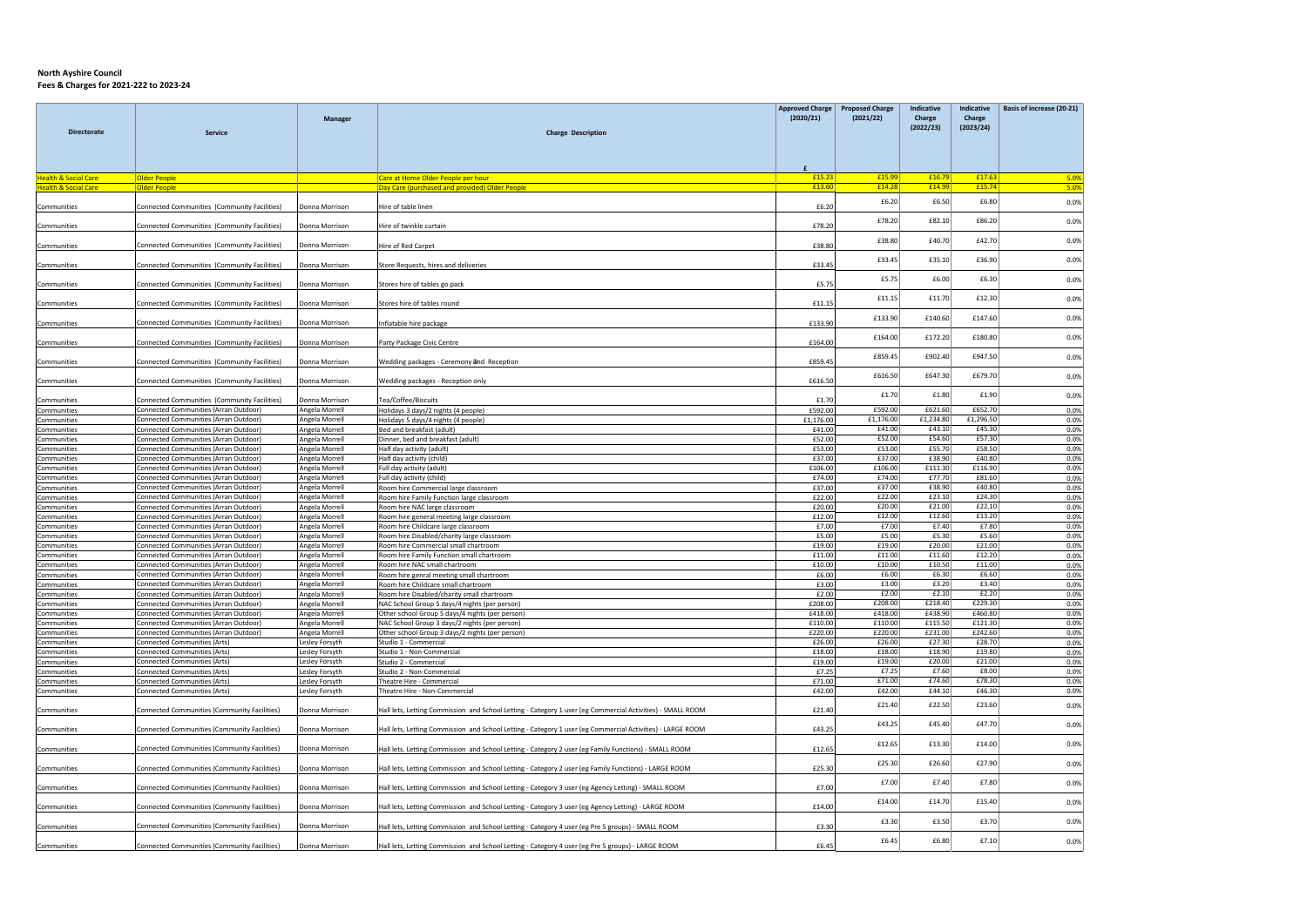|                            |                                                                                      | Manager                          |                                                                                                               | <b>Approved Charge</b><br>(2020/21) | <b>Proposed Charge</b><br>(2021/22) | <b>Indicative</b><br>Charge | Indicative<br>Charge | Basis of increase (20-21)         |
|----------------------------|--------------------------------------------------------------------------------------|----------------------------------|---------------------------------------------------------------------------------------------------------------|-------------------------------------|-------------------------------------|-----------------------------|----------------------|-----------------------------------|
| <b>Directorate</b>         | Service                                                                              |                                  | <b>Charge Description</b>                                                                                     |                                     |                                     | (2022/23)                   | (2023/24)            |                                   |
|                            |                                                                                      |                                  |                                                                                                               |                                     |                                     |                             |                      |                                   |
|                            |                                                                                      |                                  |                                                                                                               | $\mathbf{f}$                        |                                     |                             |                      |                                   |
| Communities                | Connected Communities (Community Facilities)                                         | Donna Morrison                   | Hall lets, Letting Commission and School Letting - Category 5 user (eg Disabled org's) - SMALL ROOM           | £3.10                               | £3.10                               | £3.30                       | £3.50                | 0.0%                              |
| Communities                | Connected Communities (Community Facilities)                                         | Donna Morrison                   | Hall lets, Letting Commission and School Letting - Category 5 user (eg Disabled Org's) - LARGE ROOM           | £6.10                               | £6.10                               | £6.40                       | £6.70                | 0.0%                              |
| Communities                | Connected Communities (Community Facilities)                                         | Donna Morrison                   | Astro Pitch Youth                                                                                             | £14.40                              | £14.40                              | £15.10                      | £15.90               | 0.0%                              |
| Communities                | Connected Communities (Community Facilities)                                         | Donna Morrison                   | Astro Pitch Adult                                                                                             | £21.60                              | £21.60                              | £22.70                      | £23.80               | 0.0%                              |
| Communities                | Connected Communities (Community Facilities)                                         | Donna Morrison                   | loodlights                                                                                                    | £7.7                                | £7.75                               | £8.10                       | £8.50                | 0.0%                              |
| Communities                | <b>Connected Communities (Country Parks)</b>                                         | Lesley Forsyth                   | Campsite                                                                                                      | £9.00                               | £9.00                               | £9.50                       | £10.00               | 0.0%                              |
| Communities                | <b>Connected Communities (Country Parks)</b>                                         | Lesley Forsyth                   | <b>Events Fields</b>                                                                                          | £111.00                             | £111.00                             | £116.60                     | £122.40              | 0.0%                              |
| Communities                | Connected Communities (Country Parks)                                                | Lesley Forsyth                   | Campsite Field                                                                                                | £67.0                               | £67.00                              | £70.40                      | £73.90               | 0.0%                              |
| Communities                | <b>Connected Communities (Country Parks)</b>                                         | Lesley Forsyth                   | Visitor Facility Block - Full Day                                                                             | £75.00                              | £75.00                              | £78.80                      | £82.70               | 0.0%                              |
| Communities                | Connected Communities (Country Parks)                                                | Lesley Forsyth                   | Visitor Facility Block - Half Day                                                                             | £37.50                              | £37.50                              | £39.40                      | £41.40               | 0.0%                              |
| Communities                | Connected Communities (Country Parks)                                                | Lesley Forsyth                   | Portacabin Toilets                                                                                            | £19.0                               | £19.00                              | £20.00                      | £21.00               | 0.0%                              |
| Communities                | Connected Communities (Country Parks)                                                | Lesley Forsyth                   | Racquet Hall - NAC Group / School                                                                             | £14.00                              | £14.00                              | £14.70                      | £15.40               | 0.0%                              |
| Communities                | <b>Connected Communities (Country Parks)</b>                                         | Lesley Forsyth                   | Racquet Hall - Non Commercial                                                                                 | £25.30                              | £25.30                              | £26.60                      | £27.90               | 0.0%                              |
| Communities                | Connected Communities (Country Parks)                                                | Lesley Forsyth                   | Racquet Hall - Commercial                                                                                     | £43.2                               | £43.25                              | £45.40                      | £47.70               | 0.0%                              |
| Communities                | Connected Communities (Country Parks)                                                | Lesley Forsyth                   | Ranger Service - NAC Group                                                                                    | No charge                           | No charge                           | No charge                   | No charge            | 0.0%                              |
| Communities                | Connected Communities (Country Parks)                                                | Lesley Forsyth                   | Ranger Service - All Other Groups                                                                             | £30.00                              | £30.00<br>£101.00                   | £31.50<br>£106.10           | £33.10<br>£111.40    | 0.0%                              |
| Place                      | Economic Growth (Planning Services)                                                  | Jim Miller<br>Jim Miller         | Planning Search fees                                                                                          | £101.00<br>£107.4                   | £107.40                             | £112.80                     | £118.40              | 0.0%                              |
| Place<br>Place             | Economic Growth (Planning Services)<br>Economic Growth (Planning Services)           | lim Miller                       | Section 50 Certificates<br>Press Adverts Arran                                                                | £92.0                               | £92.00                              | £96.60                      | £101.40              | 0.0%<br>0.0%                      |
| Place                      | Economic Growth (Planning Services)                                                  | Jim Miller                       | Press Adverts Mainland                                                                                        | £203.0                              | £203.00                             | £213.20                     | £223.90              | 0.0%                              |
| Place                      | Economic Growth (Planning Services)                                                  | Jim Miller                       | All Planning Application fees:                                                                                |                                     | £0.00                               | £0.00                       | £0.00                | 0.0%                              |
| Place                      | Economic Growth (Planning Services)                                                  | Jim Miller                       | Operations:                                                                                                   |                                     | £0.00                               | £0.00                       | £0.00                | 0.0%                              |
| Place                      | Economic Growth (Planning Services)                                                  | Jim Miller                       | eg Construction of buildings - planning permission in principle                                               | £401.00                             | £401.00                             | £421.10                     |                      | £442.20 Fees are fixed by statute |
| Place                      | Economic Growth (Planning Services)                                                  | Jim Miller                       | eg The erection of buildings - planning permission in principle                                               | £401.00                             | £401.00                             | £421.10                     |                      | £442.20 Fees are fixed by statute |
| Place                      | Economic Growth (Planning Services)                                                  | Jim Miller                       | eg The erection of buildings - where the area of gross floor space to be created does not exceed 40 sq metres | £202.00                             | £202.00                             | £212.10                     |                      | £222.70 Fees are fixed by statute |
| Place                      | Economic Growth (Planning Services)                                                  | Jim Miller                       | Uses of land:                                                                                                 |                                     | £0.00                               | £0.00                       |                      | £0.00 Fees are fixed by statute   |
| Place                      | Economic Growth (Planning Services)                                                  | Jim Miller                       | eg The change of use of a building                                                                            | £401.00                             | £401.00                             | £421.10                     |                      | £442.20 Fees are fixed by statute |
| Place                      | Economic Growth (Transportation)                                                     | Claire Fitzsimmons               | <b>Construction Consent Amendments</b>                                                                        | £365.00                             | £365.00                             | £383.30                     | £402.50              | 0.0%                              |
| Place                      | <b>Economic Growth (Transportation)</b>                                              | Claire Fitzsimmons               | Supply of Traffic Count data                                                                                  | £200.85                             | £200.85                             | £210.90                     | £221.40              | 0.0%                              |
| Communities                | Heritage                                                                             | Lesley Forsyth                   | Genealogy pre 1874 - one line of family tree                                                                  | £48.00                              | £48.00<br>£95.00                    | £50.40<br>£99.80            | £52.90<br>£104.80    | 0.0%                              |
| Communities                | Heritage                                                                             | Lesley Forsyth                   | Genealogy pre 1874 - two lines of family tree                                                                 | £95.0                               | £136.00                             |                             | £149.90              | 0.0%                              |
| Communities<br>Communities | Heritage<br>Heritage                                                                 | Lesley Forsyth<br>Lesley Forsyth | Genealogy pre 1874 - three lines of family tree<br>Genealogy pre 1874 - four lines of family tree             | £136.00<br>£183.00                  | £183.00                             | £142.80<br>£192.20          | £201.80              | 0.0%<br>0.0%                      |
| Communities                | Heritage                                                                             | Lesley Forsyth                   | Genealogy pre 1900 - one line of family tree                                                                  | £55.00                              | £55.00                              | £57.80                      | £60.70               | 0.0%                              |
| Communities                | Heritage                                                                             | Lesley Forsyth                   | Genealogy pre 1900 - two lines of family tree                                                                 | £109.0                              | £109.00                             | £114.50                     | £120.20              | 0.0%                              |
| Communities                | Heritage                                                                             | Lesley Forsyth                   | Genealogy pre 1900 - three lines of family tree                                                               | £158.00                             | £158.00                             | £165.90                     | £174.20              | 0.0%                              |
| Communities                | Heritage                                                                             | Lesley Forsyth                   | Genealogy pre 1900 - four lines of family tree                                                                | £212.00                             | £212.00                             | £222.60                     | £233.70              | 0.0%                              |
| Communities                | Heritage                                                                             | Lesley Forsyth                   | Genealogy pre 1920 - one line of family tree                                                                  | £56.0                               | £56.00                              | £58.80                      | £61.70               | 0.0%                              |
| Communities                | Heritage                                                                             | Lesley Forsyth                   | Genealogy pre 1920 - two lines of family tree                                                                 | £111.00                             | £111.00                             | £116.60                     | £122.40              | 0.0%                              |
| Communities                | Heritage                                                                             | Lesley Forsyth                   | Genealogy pre 1920 - three lines of family tree                                                               | £161.00                             | £161.00                             | £169.10                     | £177.60              | 0.0%                              |
| Communities                | Heritage                                                                             | Lesley Forsyth                   | Genealogy pre 1920 - four lines of family tree                                                                | £217.00                             | £217.00                             | £227.90                     | £239.30              | 0.0%                              |
| Communities                | Heritage                                                                             | Lesley Forsyth                   | Genealogy post 1935 - one line of family tree                                                                 | £63.00                              | £63.00                              | £66.20                      | £69.50               | 0.0%                              |
| Communities                | Heritage                                                                             | Lesley Forsyth                   | Genealogy post 1935 - two lines of family tree                                                                | £125.00                             | £125.00                             | £131.30                     | £137.90              | 0.0%                              |
| Communities                | Heritage                                                                             | Lesley Forsyth                   | Genealogy post 1935 - three lines of family tree                                                              | £182.0                              | £182.00                             | £191.10                     | £200.70              | 0.0%                              |
| Communities                | Heritage                                                                             | Lesley Forsyth                   | Genealogy post 1935 - four lines of family tree                                                               | £245.00                             | £245.00                             | £257.30                     | £270.20              | 0.0%                              |
| Communities                | Libraries                                                                            | Lesley Forsyth                   | <b>Magnifying Sheets</b>                                                                                      | £2.00                               | £2.00                               | £2.10                       | £2.20                | 0.0%                              |
| Communities                | Libraries                                                                            | Leslev Forsyth                   | Tea/Coffee                                                                                                    | £1.20                               | £1.20<br>£2.90                      | £1.30<br>£3.00              | £1.40<br>£3.20       | 0.0%                              |
| Communities<br>Communities | Libraries<br>Libraries                                                               | Lesley Forsyth<br>Lesley Forsyth | <b>Street Plans</b><br><b>Lost and Damaged Books</b>                                                          | £2.90                               | £0.00                               | £0.00                       | £0.00                | 0.0%<br>0.0%                      |
| Communities                | Libraries                                                                            | Lesley Forsyth                   | Lost and Damaged Audio                                                                                        |                                     | f0.00                               | £0.00                       | £0.00                | 0.0%                              |
| Communities                | <b>Libraries</b>                                                                     | Lesley Forsyth                   | Book Sales (NAC Stock)                                                                                        |                                     | £0.00                               | £0.00                       | £0.00                | 0.0%                              |
| Communities                | Libraries                                                                            | Leslev Forsyth                   | Black and White Photocopying/Printing A4 or A3 single-sided                                                   | £0.10                               | £0.10                               | £0.10                       | £0.10                | 0.0%                              |
| Communities                | Libraries                                                                            | Leslev Forsyth                   | Black and White Photocopying/Printing A4 or A3 double-sided                                                   | £0.25                               | £0.20                               | £0.20                       | £0.20                | 0.0%                              |
| Communities                | Libraries                                                                            | Lesley Forsyth                   | Colour Photocopying/Printing A4 or A3 single-sided                                                            | £0.35                               | £0.35                               | £0.40                       | £0.40                | 0.0%                              |
| Communities                | Libraries                                                                            | Lesley Forsyth                   | Colour Photocopying/Printing A4 or A3 double-sided                                                            | £0.65                               | £0.70                               | £0.70                       | £0.70                | 0.0%                              |
| Communities                | Libraries                                                                            | Lesley Forsyth                   | DVD Lending Service - DVD's per Week hire                                                                     | £1.75                               | £1.75                               | £1.80                       | £1.90                | 0.0%                              |
| Communities                | Libraries                                                                            | Lesley Forsyth                   | DVD Lending Service - Day ones (New releases) 2 nights hire                                                   | £2.00                               | £2.00                               | £2.10                       | £2.20                | 0.0%                              |
| Communities                | <b>Libraries</b>                                                                     | Lesley Forsyth                   | Audio Charges - CD                                                                                            | £0.30                               | £0.30                               | £0.30                       | £0.30                | 0.0%                              |
| Communities                | Libraries                                                                            | Lesley Forsyth                   | Room Hire - Category 1 user (eg Commercial Activities) - SMALL ROOM                                           | £21.40                              | £21.40                              | £22.50                      | £23.60               | 0.0%                              |
| Communities                | Libraries                                                                            | Lesley Forsyth                   | Room Hire - Category 2 user (eg Family Functions) - SMALL ROOM                                                | £12.65                              | £12.65                              | £13.30                      | £14.00               | 0.0%                              |
| Communities                | Libraries                                                                            | Lesley Forsyth                   | Room Hire - Category 3 user (eg Agency Letting) - SMALL ROOM                                                  | £7.00                               | £7.00                               | £7.40                       | £7.80                | 0.0%                              |
| Communities                | Libraries                                                                            | Lesley Forsyth                   | Room Hire - Category 4 user (eg Pre 5 groups) - SMALL ROOM                                                    | £3.30                               | £3.30                               | £3.50                       | £3.70                | 0.0%                              |
| Communities<br>Place       | Libraries                                                                            | Lesley Forsyth<br>Scott McKenzie | Room Hire - Category 5 user (eg Disabled org's) - SMALL ROOM<br><b>Clearance Certificates</b>                 | £3.10<br>£235.10                    | £3.10<br>£235.10                    | £3.30<br>£246.90            | £3.50<br>£259.20     | 0.0%<br>0.0%                      |
| Place                      | Protective Services (Building Standards)<br>Protective Services (Building Standards) | Scott McKenzie                   | Searches                                                                                                      | £101.00                             | £101.00                             | £106.10                     | £111.40              | 0.0%                              |
|                            |                                                                                      |                                  |                                                                                                               |                                     |                                     |                             |                      |                                   |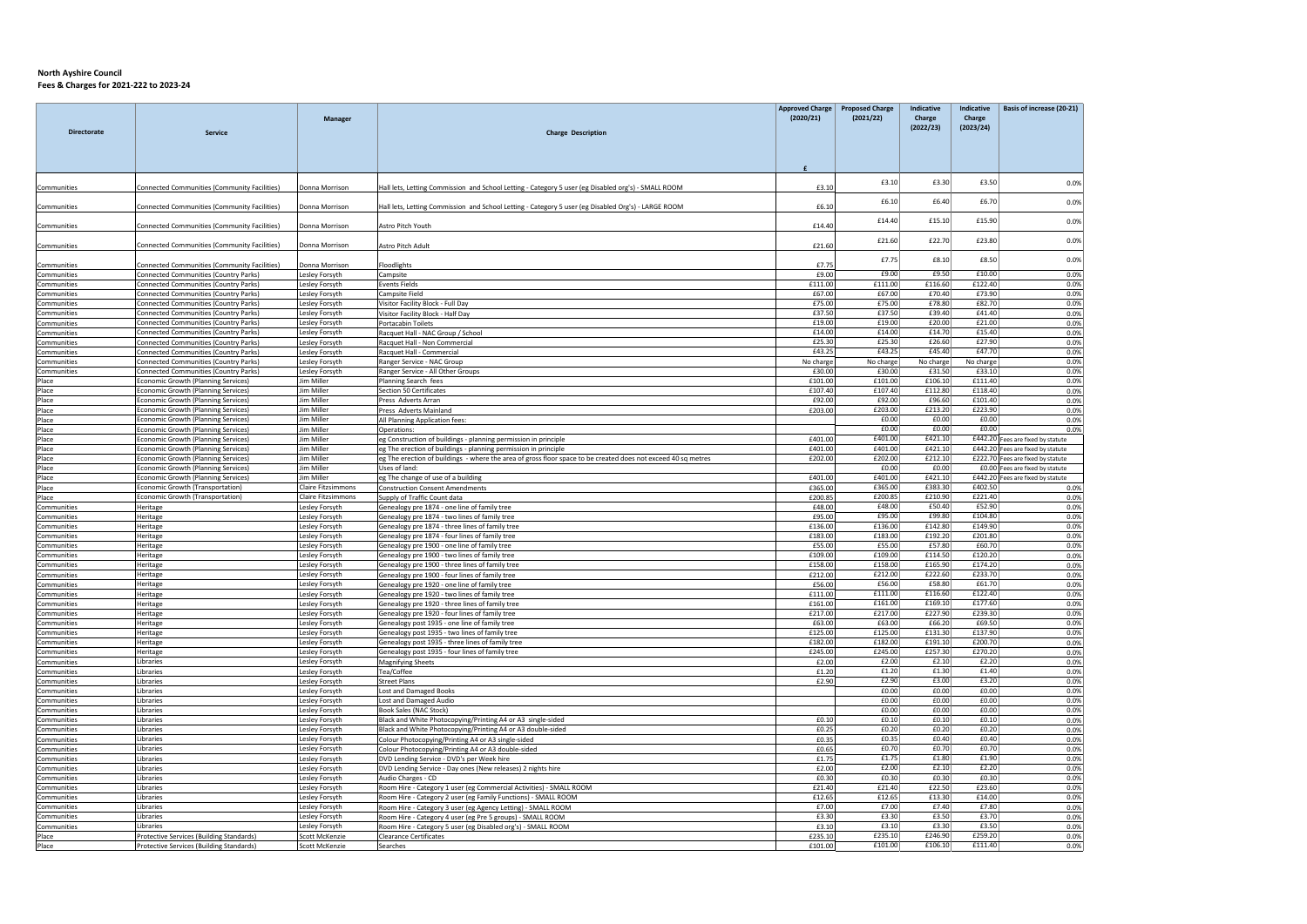|                     |                                                                                          |                                           |                                                                                                                                                                   | <b>Approved Charge</b> | <b>Proposed Charge</b> | Indicative         | <b>Indicative</b>  | Basis of increase (20-21) |
|---------------------|------------------------------------------------------------------------------------------|-------------------------------------------|-------------------------------------------------------------------------------------------------------------------------------------------------------------------|------------------------|------------------------|--------------------|--------------------|---------------------------|
|                     |                                                                                          | <b>Manager</b>                            |                                                                                                                                                                   | (2020/21)              | (2021/22)              | Charge             | Charge             |                           |
| <b>Directorate</b>  | <b>Service</b>                                                                           |                                           | <b>Charge Description</b>                                                                                                                                         |                        |                        | (2022/23)          | (2023/24)          |                           |
|                     |                                                                                          |                                           |                                                                                                                                                                   |                        |                        |                    |                    |                           |
|                     |                                                                                          |                                           |                                                                                                                                                                   |                        |                        |                    |                    |                           |
|                     |                                                                                          |                                           |                                                                                                                                                                   |                        |                        |                    |                    |                           |
| Place               | Protective Services (Building Standards)                                                 | Scott McKenzie                            | Section 50 Certificates                                                                                                                                           | £125.00                | £125.00                | £131.30            | £137.90            | 0.0%                      |
| Place               | Protective Services (Building Standards)                                                 | Scott McKenzie                            | Section 89 Certificates                                                                                                                                           | £408.80                | £408.80                | £429.20            | £450.70            | 0.0%                      |
| Place               | Protective Services (Environmental Health)                                               | Scott McKenzie                            | Bacteriological Swimming Pool Sampling                                                                                                                            | £51.00                 | £51.00                 | £53.60             | £56.30             | 0.0%                      |
| Place<br>Place      | Protective Services (Environmental Health)<br>Protective Services (Environmental Health) | Scott McKenzie<br>Scott McKenzie          | Legionelia Swimming Pool Sampling<br><b>Chemical Swimming Pool Sampling</b>                                                                                       | £95.00<br>£70.00       | £95.00<br>£70.00       | £99.80<br>£73.50   | £104.80<br>£77.20  | 0.0%<br>0.0%              |
| Place               | Protective Services (Environmental Health)                                               | Scott McKenzie                            | Pest Control - Fumigations/Sprays for heavy infestations e.g. bedbugs, fleas includes survey and revisit.                                                         | £77.00                 | £77.00                 | £80.90             | £84.90             | 0.0%                      |
| Place               | Protective Services (Environmental Health)                                               | Scott McKenzie                            | Pest Control Charge - Insects (Domestic)                                                                                                                          | £50.00                 | £50.00                 | £52.50             | £55.10             | 0.0%                      |
| Place               | Protective Services (Environmental Health)                                               | Scott McKenzie                            | Pest Control Charge - Rats/Mice/Insects (Commercial)                                                                                                              | £77.00                 | £77.00                 | £80.90             | £84.90             | 0.0%                      |
| Place               | Protective Services (Environmental Health)                                               | Scott McKenzie                            | Pest Control Charge - Rats/Mice/Squirrels (Domestic) includes up to 3 visits.                                                                                     | £77.00                 | £77.00                 | £80.90             | £84.90             | 0.0%                      |
| Place               | Protective Services (Environmental Health)                                               | Scott McKenzie                            | Pest Control Charge - Wasp Nests/Bees                                                                                                                             | £50.00                 | £50.00                 | £52.50             | £55.10             | 0.0%                      |
| Place               | Protective Services (Environmental Health)                                               | Scott McKenzie                            | Food Hygiene Training Delegate Charge                                                                                                                             | £29.00                 | £29.00                 | £30.50             | £32.00             | 0.0%                      |
| Place               | Protective Services (Environmental Health)                                               | Scott McKenzie                            | <b>Section 50 Certificates</b>                                                                                                                                    | £125.00                | £125.00                | £131.30            | £137.90            | 0.0%                      |
| Place               | Protective Services (Environmental Health)                                               | Scott McKenzie                            | Certificate of Compliance (not required as part of licence application)                                                                                           | £100.00                | £100.00                | £105.00            | £110.30            | 0.0%                      |
| Place               | Protective Services (Environmental Health)                                               | <b>Scott McKenzie</b>                     | Health Certificate for export to China                                                                                                                            | £36.00                 | £36.00                 | £37.80             | £39.70             | 0.0%                      |
| Place               | Protective Services (Trading Standards)                                                  | Scott McKenzie                            | Liquid fuel measuring instruments - first meter tested                                                                                                            | £159.00                | £159.00<br>£98.00      | £167.00<br>£102.90 | £175.40<br>£108.00 | 0.0%                      |
| Place               | Protective Services (Trading Standards)<br>Protective Services (Trading Standards)       | Scott McKenzie<br>Scott McKenzie          | Liquid fuel measuring instruments @each additional meter tested during same visit                                                                                 | £98.00                 | £86.00                 | £90.30             | £94.80             | 0.0%<br>0.0%              |
| Place<br>Place      | Protective Services (Trading Standards)                                                  | Scott McKenzie                            | All other weighing and measuring equipment Zone officer on site (per hour)<br>All other weighing and measuring equipment ltwo or more officers on site (per hour) | £86.00<br>£138.00      | £138.00                | £144.90            | £152.10            | 0.0%                      |
| Communities         | Early Years                                                                              | Callum Maxwell                            | <b>Wraparound Charges</b>                                                                                                                                         | £4.00                  | £4.00                  | £4.20              | £4.40              | 0.0%                      |
| Communities         | <b>Music Services</b>                                                                    | Ronan Watson                              | <b>Tuition Fee</b>                                                                                                                                                | £198.00                | £198.00                | £207.90            | £218.30            | 0.0%                      |
| Communities         | <b>Music Services</b>                                                                    | Ronan Watson                              | Tuition Fee - siblings                                                                                                                                            | £99.00                 | £99.00                 | £104.00            | £109.20            | 0.0%                      |
|                     |                                                                                          | Wallace Turpie/David                      |                                                                                                                                                                   |                        |                        |                    |                    |                           |
| Place               | <b>Bereavement Service</b>                                                               | Mackay                                    | nterment of Eighteen and Over                                                                                                                                     | £806.00                | £806.00                | £886.60            | £975.30            | 0.0%                      |
|                     |                                                                                          | Wallace Turpie/ David                     |                                                                                                                                                                   |                        | £859.00                | £944.90            | £1,039.40          |                           |
| Place               | <b>Bereavement Service</b>                                                               | Mackay                                    | Purchase of Exclusive Right of Burial (New Lair)                                                                                                                  | £859.00                |                        |                    |                    | 0.0%                      |
|                     |                                                                                          | Wallace Turpie/ David                     |                                                                                                                                                                   |                        | £859.00                | £944.90            | £1,039.40          | 0.0%                      |
| Place               | Bereavement Service                                                                      | Mackay                                    | Purchase of Exclusive Right of Burial (Woodland Area)                                                                                                             | £859.00                |                        |                    |                    |                           |
|                     |                                                                                          | Wallace Turpie/ David                     |                                                                                                                                                                   |                        | £228.00                | £250.80            | £275.90            | 0.0%                      |
| Place               | <b>Bereavement Service</b>                                                               | Mackay                                    | Interment of Cremated Remains (Aged 18 and over)                                                                                                                  | £228.00                |                        |                    |                    |                           |
|                     | <b>Bereavement Service</b>                                                               | Wallace Turpie/ David<br>Mackav           |                                                                                                                                                                   |                        | £176.00                | £184.80            | £194.00            | 0.0%                      |
| Place               |                                                                                          | Wallace Turpie/ David                     | <b>Memorial Foundation</b>                                                                                                                                        | £176.00                |                        |                    |                    |                           |
| Place               | <b>Bereavement Service</b>                                                               | Mackay                                    | Dis-interments                                                                                                                                                    | £970.00                | £970.00                | £1,018.50          | £1,069.40          | 0.0%                      |
|                     |                                                                                          | Wallace Turpie/ David                     |                                                                                                                                                                   |                        |                        |                    |                    |                           |
| Place               | Bereavement Service                                                                      | Mackay                                    | nterment in common ground                                                                                                                                         | £252.00                | £252.00                | £264.60            | £277.80            | 0.0%                      |
|                     |                                                                                          | Wallace Turpie/ David                     |                                                                                                                                                                   |                        |                        |                    |                    |                           |
| Place               | <b>Bereavement Service</b>                                                               | Mackay                                    | Purchase of Exclusive Right of Burial - Cremated Remains Only (New Lair)                                                                                          | £471.00                | £471.00                | £518.10            | £569.90            | 0.0%                      |
|                     |                                                                                          | Wallace Turpie/David                      |                                                                                                                                                                   |                        | £471.00                | £518.10            | £569.90            | 0.0%                      |
| Place               | Bereavement Service                                                                      | Mackay                                    | Purchase of Exclusive Right of Burial - Cremated Remains Only in Garden of Remembrance (New Lair)                                                                 | £471.00                |                        |                    |                    |                           |
|                     |                                                                                          | Wallace Turpie/David                      |                                                                                                                                                                   |                        | FOC                    | FOC                | FOC                | 0.0%                      |
| Place               | <b>Bereavement Service</b>                                                               | Mackay                                    | Purchase of Exclusive Right of Burial - Private Baby Lair                                                                                                         | FOC                    |                        |                    |                    |                           |
|                     |                                                                                          | Wallace Turpie/ David                     |                                                                                                                                                                   |                        | £1,209.00              | £1,329.90          | £1,462.90          | 0.0%                      |
| Place               | <b>Bereavement Service</b>                                                               | Mackay                                    | nterment of Eighteen and Over (Saturdays and Public Holidays)                                                                                                     | £1,209.00              |                        |                    |                    |                           |
|                     | Bereavement Service                                                                      | Wallace Turpie/ David<br>Mackay           |                                                                                                                                                                   | £21.00                 | £21.00                 | £22.10             | £23.20             | 0.0%                      |
| Place               |                                                                                          | Wallace Turpie/David                      | Fransfer of Title Deeds/Duplicate Title Deeds                                                                                                                     |                        |                        |                    |                    |                           |
| Place               | <b>Bereavement Service</b>                                                               | Mackav                                    | Memorial permit                                                                                                                                                   | £44.00                 | £44.00                 | £46.20             | £48.50             | 0.0%                      |
| <b>School Meals</b> | <b>FM</b>                                                                                | Carolyn Hope                              | Secondary School meals                                                                                                                                            | £2.05                  | £2.05                  | £2.20              | £2.30              | 0.0%                      |
| <b>School Meals</b> | <b>FM</b>                                                                                | Carolyn Hope                              | Primary School meals                                                                                                                                              | £2.05                  | £2.05                  | £2.20              | £2.30              | 0.0%                      |
|                     |                                                                                          | Wallace Turpie/David                      |                                                                                                                                                                   |                        |                        |                    |                    |                           |
| Place               | Largs Car Park                                                                           | Mackay                                    | Car park Charges - up to 1 hour                                                                                                                                   | f1.00                  | £1.00                  | £1.00              | £1.00              | 0.0%                      |
|                     |                                                                                          | Wallace Turpie/ David                     |                                                                                                                                                                   |                        | £3.00                  | £3.00              | £3.00              | 0.0%                      |
| Place               | Largs Car Park                                                                           | Mackay                                    | Car park Charges - over 1 hour up to 3 hours                                                                                                                      | £3.00                  |                        |                    |                    |                           |
|                     |                                                                                          | Wallace Turpie/ David                     |                                                                                                                                                                   |                        | £4.00                  | £4.00              | £4.00              | 0.0%                      |
| Place               | Largs Car Park                                                                           | Mackay                                    | Car park Charges - over 3 hours                                                                                                                                   | £4.00                  |                        |                    |                    |                           |
|                     |                                                                                          | Wallace Turpie/David                      |                                                                                                                                                                   |                        | £33.00                 | £34.70             | £36.40             | 0.0%                      |
| Place               | Streetscene Services                                                                     | Mackav                                    | <b>Abandoned Trolley Charge</b>                                                                                                                                   | £33.00                 |                        |                    |                    |                           |
|                     |                                                                                          | Wallace Turpie/ David                     |                                                                                                                                                                   |                        | £70.00                 | £73.50             | £77.20             | 0.0%                      |
| Place               | Streetscene Services                                                                     | Mackay                                    | <b>Grass Cutting Scheme</b>                                                                                                                                       | £70.00                 |                        |                    |                    |                           |
| Place               | <b>Transport Services</b>                                                                | <b>Gordon Mitchell</b>                    | Car Inspection                                                                                                                                                    | £30.00                 | £30.00<br>£57.00       | £31.50<br>£59.90   | £33.10<br>£62.90   | 0.0%                      |
| Place<br>Place      | <b>Transport Services</b><br><b>Transport Services</b>                                   | Gordon Mitchell<br><b>Gordon Mitchell</b> | MOT Class 4<br>MOT Class 5                                                                                                                                        | £57.00<br>£75.00       | £75.00                 | £78.80             | £82.70             | 0.0%<br>0.0%              |
| Place               | <b>Transport Services</b>                                                                | Gordon Mitchell                           | MOT Class 7                                                                                                                                                       | £62.00                 | £62.00                 | £65.10             | £68.40             |                           |
| Place               | <b>Transport Services</b>                                                                | <b>Gordon Mitchell</b>                    | <b>Tachograph Calibration</b>                                                                                                                                     | £58.00                 | £58.00                 | £60.90             | £63.90             | 0.0%<br>0.0%              |
| Place               | <b>Transport Services</b>                                                                | Gordon Mitchell                           | Tachograph 2 year Inspection                                                                                                                                      | £40.00                 | £40.00                 | £42.00             | £44.10             | 0.0%                      |
| Place               | <b>Transport Services</b>                                                                | <b>Gordon Mitchell</b>                    | Tachograph 6 year Inspection                                                                                                                                      | £58.00                 | £58.00                 | £60.90             | £63.90             | 0.0%                      |
| Place               | <b>Transport Services</b>                                                                | Gordon Mitchell                           | Per hire charge for transport hires to external groups.                                                                                                           | £23.00                 | £23.00                 | £24.20             | £25.40             | 0.0%                      |
| Place               | Roads                                                                                    | Campbell Dempster                         | Section 56 Roads Opening Permit Vehicle Access Crossing                                                                                                           | £74.00                 | £74.00                 | £77.70             | £81.60             | 0.0%                      |
| Place               | Roads                                                                                    | Campbell Dempster                         | Section 56 Road Opening Permit Other works involving excavation in the public road                                                                                | £208.00                | £208.00                | £218.40            | £229.30            | 0.0%                      |
| Place               | Roads                                                                                    | Campbell Dempster                         | Section 56 Road Opening Permit Other works involving excavation in the public road. Duration charge for additional week.                                          | £98.00                 | £98.00                 | £102.90            | £108.00            | 0.0%                      |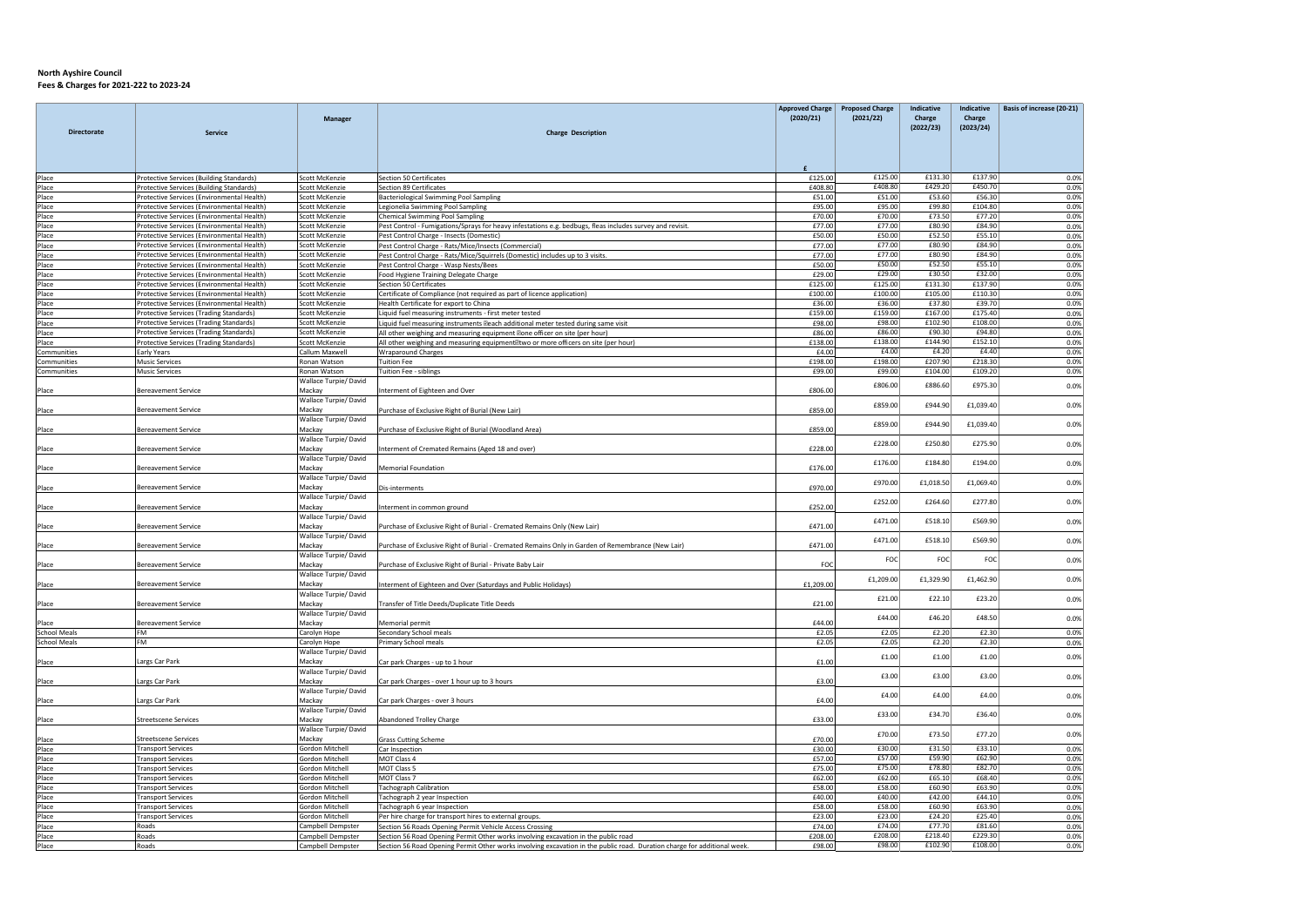| <b>Directorate</b> | <b>Service</b>                                   | <b>Manager</b>                         | <b>Charge Description</b>                                                                                                                                  | <b>Approved Charge</b><br>(2020/21) | <b>Proposed Charge</b><br>(2021/22) | Indicative<br>Charge<br>(2022/23) | Indicative<br>Charge<br>(2023/24) | Basis of increase (20-21) |
|--------------------|--------------------------------------------------|----------------------------------------|------------------------------------------------------------------------------------------------------------------------------------------------------------|-------------------------------------|-------------------------------------|-----------------------------------|-----------------------------------|---------------------------|
|                    |                                                  |                                        |                                                                                                                                                            |                                     |                                     |                                   |                                   |                           |
| Place              | Roads                                            | Campbell Dempster                      | Section 58 Road Occupation Permits Builders Materials - for up to 4 weeks                                                                                  | £86.00                              | £86.00                              | £90.30                            | £94.80                            | 0.0%                      |
| Place              | Roads                                            | Campbell Dempster                      | Section 58 Road Occupation Permits Cranes - for up to 4 weeks                                                                                              | £86.00                              | £86.00                              | £90.30                            | £94.80                            | 0.0%                      |
| Place              | Roads<br>Roads                                   | Campbell Dempster                      | Section 58 Road Occupation Permits Scaffolding - for up to 4 weeks                                                                                         | £86.00<br>£51.00                    | £86.00<br>£51.00                    | £90.30<br>£53.60                  | £94.80<br>£56.30                  | 0.0%                      |
| Place<br>Place     | Roads                                            | Campbell Dempster<br>Campbell Dempster | Section 85 Skip Permits - for up to 4 weeks<br>Temporary Traffic Signal Permit (three way or more only). This would be in addition to Section 56 charge.   | £122.00                             | £122.00                             | £128.10                           | £134.50                           | 0.0%<br>0.0%              |
| Place              | Roads                                            | Campbell Dempster                      | Temporary Traffic Signal Permit (three way or more only). This would be in addition to Section 56 charge. Duration charge for add                          | £122.00                             | £122.00                             | £128.10                           | £134.50                           | 0.0%                      |
| Place              | Roads                                            | Campbell Dempster                      | Property Enquiry Adoption Plan                                                                                                                             | £37.00                              | £37.00                              | £38.90                            | £40.80                            | 0.0%                      |
| Place              | Roads                                            | Campbell Dempster                      | NRSWA Section 109 Permission                                                                                                                               | £317.00                             | £317.00                             | £332.90                           | £349.50                           | 0.0%                      |
|                    |                                                  |                                        |                                                                                                                                                            |                                     | £36.00                              | £37.80                            | £39.70                            |                           |
| Place              | Roads                                            | Campbell Dempster                      | NRSWA Public Utility Sample Inspections                                                                                                                    | £36.00                              |                                     |                                   |                                   | 0.0%                      |
| Place              | Roads                                            | Campbell Dempster                      | 5 day Temporary Traffic Order (by notice)                                                                                                                  | £426.00                             | £426.00                             | £447.30                           | £469.70                           | 0.0%                      |
| Place              | Roads                                            | Campbell Dempster                      | Emergency Temporary Traffic Order (by notice)                                                                                                              | £426.00                             | £426.00                             | £447.30                           | £469.70                           | 0.0%                      |
| Place              | Roads                                            | Campbell Dempster                      | Temporary Traffic Orders (advertised in press). Advertising costs are extra.                                                                               | £658.00                             | £658.00<br>£208.00                  | £690.90<br>£218.40                | £725.40<br>£229.30                | 0.0%                      |
| Place<br>Place     | Roads<br>Roads                                   | Campbell Dempster<br>Campbell Dempster | Supply of Traffic Count Data. Price per site.<br>Supply / Use of information from the Saturn Traffic Model                                                 | £208.00<br>£1,340.00                | £1,340.00                           | £1,407.00                         | £1,477.40                         | 0.0%                      |
| Place              | Roads                                            | Campbell Dempster                      | Neighbourhood Watch Signs                                                                                                                                  | £37.00                              | £37.00                              | £38.90                            | £40.80                            | 0.0%<br>0.0%              |
| Place              | Roads                                            | Campbell Dempster                      | Switching off Traffic Signals for third parties                                                                                                            | £147.00                             | £147.00                             | £154.40                           | £162.10                           | 0.0%                      |
| Place              | Roads                                            | Campbell Dempster                      | Temporary signs for events.                                                                                                                                | £98.00                              | £98.00                              | £102.90                           | £108.00                           | 0.0%                      |
| Place              | Roads                                            | Campbell Dempster                      | Signs for new Housing Developments                                                                                                                         | £378.00                             | £378.00                             | £396.90                           | £416.70                           | 0.0%                      |
| Place              | Roads                                            | Campbell Dempster                      | H Bar Markings (Access protection markings)                                                                                                                | £61.00                              | £61.00                              | £64.10                            | £67.30                            | 0.0%                      |
| Place              | <b>Waste Resources</b><br><b>Waste Resources</b> | David Mackav<br>David Mackav           | New/Replacement Waste Container 360 Litre                                                                                                                  | £75.01                              | £75.01<br>£382.14                   | £78.80<br>£401.20                 | £82.70<br>£421.30                 | 0.0%                      |
| Place<br>Place     | <b>Waste Resources</b>                           | David Mackay                           | New/Replacement Waste Container 1100 Litre<br>New/Replacement Waste Container 1280 Litre                                                                   | £382.14<br>£444.65                  | £444.65                             | £466.90                           | £490.20                           | 0.0%<br>0.0%              |
| Place              | <b>Waste Resources</b>                           | David Mackay                           | Uplift Commercial White Goods per item                                                                                                                     | £49.67                              | £49.67                              | £52.20                            | £54.80                            | 0.0%                      |
| Place              | <b>Waste Resources</b>                           | David Mackay                           | Bin Repair - standard lock supply & fitting                                                                                                                | £22.71                              | £22.71                              | £23.80                            | £25.00                            | 0.0%                      |
| Place              | <b>Waste Resources</b>                           | David Mackay                           | Bin Repair - new forest lock lock supply & fitting                                                                                                         | £33.00                              | £33.00                              | £34.70                            | £36.40                            | 0.0%                      |
| Place              | <b>Waste Resources</b>                           | David Mackav                           | Bin Repair - push to lock supply & fitting                                                                                                                 | £45.84                              | £45.84                              | £48.10                            | £50.50                            | 0.0%                      |
| Place              | <b>Waste Resources</b>                           | David Mackay                           | Bin Repair - lid supplied & lock fixed cost                                                                                                                | £141.35                             | £141.35                             | £148.40                           | £155.80                           | 0.0%                      |
| Place              | <b>Waste Resources</b>                           | David Mackay                           | BIN Repair - one front wheel supplied and fitted cost                                                                                                      | £73.86<br>£80.00                    | £73.86<br>£80.00                    | £77.60<br>£84.00                  | £81.50<br>£88.20                  | 0.0%<br>0.0%              |
| Place<br>Place     | <b>Waste Resources</b><br><b>Waste Resources</b> | David Mackay<br>David Mackay           | Bin Repair - one back wheel supplied and fitted cost<br>New/Replacement Waste Container 240 Litre                                                          | £45.50                              | £45.50                              | £47.80                            | £50.20                            | 0.0%                      |
| Place              | <b>Waste Resources</b>                           | David Mackay                           | New/Replacement Waste Container 140 Litre                                                                                                                  | £31.26                              | £31.26                              | £32.80                            | £34.40                            | 0.0%                      |
| Place              | <b>Waste Resources</b>                           | David Mackay                           | New/Replacement Waste Container 660 Litre                                                                                                                  | £319.50                             | £319.50                             | £335.50                           | £352.30                           | 0.0%                      |
| Place              | <b>Waste Resources</b>                           | David Mackay                           | <b>Special Uplift Charges</b>                                                                                                                              | £25.20                              | £25.20                              | £26.50                            | £27.80                            | 0.0%                      |
| Place              | <b>Waste Resources</b>                           | David Mackay                           | Special Uplift individual item Charges                                                                                                                     | £5.04                               | £5.04                               | £5.30                             | £5.60                             | 0.0%                      |
| Place<br>Place     | <b>Waste Resources</b><br><b>Waste Resources</b> | David Mackay<br>David Mackay           | Commercial Refuse Scheduled Bin Uplift Residual Waste Service 240 Litre Bin<br>Commercial Refuse Scheduled Bin Uplift Residual Waste Service 360 Litre Bin | £5.81<br>£8.72                      | £5.81<br>£8.72                      | £6.10<br>£9.20                    | £6.40<br>£9.70                    | 0.0%                      |
| Place              | <b>Waste Resources</b>                           | David Mackav                           | Commercial Refuse Scheduled Bin Uplift Residual Waste Service 660 Litre Bin                                                                                | £15.97                              | £15.97                              | £16.80                            | £17.60                            | 0.0%<br>0.0%              |
| Place              | <b>Waste Resources</b>                           | David Mackay                           | Commercial Refuse Scheduled Bin Uplift Residual Waste Service 1100 Litre Bin                                                                               | £26.64                              | £26.64                              | £28.00                            | £29.40                            | 0.0%                      |
| Place              | <b>Waste Resources</b>                           | David Mackay                           | Commercial Refuse Scheduled Bin Uplift Residual Waste Service 1280 Litre Bin                                                                               | £31.07                              | £31.07                              | £32.60                            | £34.20                            | 0.0%                      |
| Place              | <b>Waste Resources</b>                           | David Mackay                           | Sub-Contracted Commercial Collection Residual Waste 240 Litre bin                                                                                          | £6.27                               | F6.27                               | £6.60                             | £6.90                             | 0.0%                      |
| Place              | <b>Waste Resources</b>                           | David Mackay                           | Sub-Contracted Commercial Collection Residual Waste 360 Litre bin                                                                                          | £9.41                               | £9.41                               | £9.90                             | £10.40                            | 0.0%                      |
| Place              | <b>Waste Resources</b>                           | David Mackay                           | Sub-Contracted Commercial Collection Residual Waste 660 Litre bin                                                                                          | £17.23                              | £17.23                              | £18.10                            | £19.00                            | 0.0%                      |
| Place<br>Place     | <b>Waste Resources</b><br><b>Waste Resources</b> | David Mackay<br>David Mackay           | Sub-Contracted Commercial Collection Residual Waste 1100 Litre bin<br>Sub-Contracted Commercial Collection Residual Waste 1280 Litre bin                   | £28.75<br>£33.54                    | £28.75<br>£33.54                    | £30.20<br>£35.20                  | £31.70<br>£37.00                  | 0.0%<br>0.0%              |
| Place              | <b>Waste Resources</b>                           | David Mackay                           | Commercial Refuse Scheduled Bin Uplift Food/Organic 140 Litre Bin                                                                                          | £4.86                               | £4.86                               | £5.10                             | £5.40                             | 0.0%                      |
| Place              | <b>Waste Resources</b>                           | David Mackay                           | Commercial Refuse Scheduled Bin Uplift Garden Waste 240 Litre Bin                                                                                          | £0.00                               | £0.00                               | £0.00                             | £0.00                             | 0.0%                      |
| Place              | <b>Waste Resources</b>                           | David Mackay                           | Commercial Refuse Scheduled Bin Uplift Food/Organic 500 Litre Bin                                                                                          | £17.38                              | £17.38                              | £18.20                            | £19.10                            | 0.0%                      |
| Place              | <b>Waste Resources</b>                           | David Mackay                           | Sub-Contracted Commercial Collection Mixed Recyclate 240 Litre bin                                                                                         | £0.00                               | £0.00                               | £0.00                             | £0.00                             | 0.0%                      |
| Place<br>Place     | <b>Waste Resources</b><br><b>Waste Resources</b> | David Mackay<br>David Mackay           | Sub-Contracted Charity Mixed Recycling Waste 140 Litre bin<br>Subcontractor Commercial Refuse Scheduled Bin Uplift Food/Organic 140 Litre Bin              | £0.00<br>£6.17                      | £0.00<br>£6.17                      | £0.00<br>£6.50                    | £0.00<br>£6.80                    | 0.0%                      |
| Place              | <b>Waste Resources</b>                           | David Mackay                           | Subcontractor Commercial Refuse Scheduled Bin Uplift Garden Waste 240 Litre Bin                                                                            | £0.00                               | £0.00                               | £0.00                             | £0.00                             | 0.0%<br>0.0%              |
| Place              | <b>Waste Resources</b>                           | David Mackay                           | SubcontractorCommercial Refuse Scheduled Bin Uplift Food/Organic 500 Litre Bin                                                                             | £22.01                              | £22.01                              | £23.10                            | £24.30                            | 0.0%                      |
| Place              | <b>Waste Resources</b>                           | David Mackav                           | Charity Refuse Scheduled Bin Uplift Residual Waste Service 240 Litre Bin                                                                                   | £2.91                               | £2.91                               | £3.10                             | £3.30                             | 0.0%                      |
| Place              | <b>Waste Resources</b>                           | David Mackay                           | Charity Refuse Scheduled Bin Uplift Residual Waste Service 360 Litre Bin                                                                                   | £4.37                               | £4.37                               | £4.60                             | £4.80                             | 0.0%                      |
| Place              | <b>Waste Resources</b>                           | David Mackay                           | Charity Refuse Scheduled Bin Uplift Residual Waste Service 660 Litre Bin                                                                                   | £7.99                               | £7.99                               | £8.40                             | £8.80                             | 0.0%                      |
| Place              | <b>Waste Resources</b>                           | David Mackay                           | Charity Refuse Scheduled Bin Uplift Residual Waste Service 1100 Litre Bin                                                                                  | £13.31                              | £13.31                              | £14.00                            | £14.70                            | 0.0%                      |
| Place<br>Place     | <b>Waste Resources</b><br><b>Waste Resources</b> | David Mackay<br>David Mackav           | Charity Refuse Scheduled Bin Uplift Residual Waste Service 1280 Litre Bin<br>Charity Scheduled Bin Uplift Mixed Recyclate Service 140 Litre Bin            | £15.53<br>£0.00                     | £15.53<br>£0.00                     | £16.30<br>£0.00                   | £17.10<br>£0.00                   | 0.0%<br>0.0%              |
| Place              | <b>Waste Resources</b>                           | David Mackay                           | Charity Scheduled Bin Uplift Mixed Recyclate Service 240 Litre Bin                                                                                         | £2.25                               | £2.25                               | £2.40                             | £2.50                             | 0.0%                      |
| Place              | <b>Waste Resources</b>                           | David Mackay                           | Charity Scheduled Bin Uplift Mixed Recyclate Service 360 Litre Bin                                                                                         | £3.36                               | £3.36                               | £3.50                             | £3.70                             | 0.0%                      |
| Place              | <b>Waste Resources</b>                           | David Mackay                           | Charity Scheduled Bin Uplift Mixed Recyclate Service 660 Litre Bin                                                                                         | £6.18                               | £6.18                               | £6.50                             | £6.80                             | 0.0%                      |
| Place              | <b>Waste Resources</b>                           | David Mackay                           | Charity Scheduled Bin Uplift Mixed Recyclate Service 1100 Litre Bin                                                                                        | £10.29                              | £10.29                              | £10.80                            | £11.30                            | 0.0%                      |
| Place              | <b>Waste Resources</b>                           | David Mackay                           | Charity Scheduled Bin Uplift Mixed Recyclate Service 1280 Litre Bin                                                                                        | £11.96                              | £11.96                              | £12.60                            | £13.20                            | 0.0%                      |
| Place              | <b>Waste Resources</b>                           | David Mackay                           | Charity Scheduled Bin Uplift Food/Organic 140 Litre Bin                                                                                                    | F <sub>2.44</sub>                   | £2.44                               | £2.60                             | £2.70                             | 0.0%                      |
| Place<br>Place     | <b>Waste Resources</b><br><b>Waste Resources</b> | David Mackay<br>David Mackay           | Charity Scheduled Bin Uplift Garden Waste 240 Litre Bin                                                                                                    | £0.00<br>£8.68                      | £0.00<br>£8.68                      | £0.00<br>£9.10                    | £0.00<br>£9.60                    | 0.0%<br>0.0%              |
| Place              | <b>Waste Resources</b>                           | David Mackay                           | Charity Scheduled Bin Uplift Food/Organic 500 Litre Bin<br>Commercial Refuse Scheduled Bin Uplift Mixed Recyclate Service 140 Litre Bin                    | £0.00                               | £0.00                               | £0.00                             | £0.00                             | 0.0%                      |
| Place              | <b>Waste Resources</b>                           | David Mackay                           | Commercial Refuse Scheduled Bin Uplift Mixed Recyclate Service 240 Litre Bin                                                                               | <b>f4.48</b>                        | £4.48                               | £4.70                             | £4.90                             | 0.0%                      |
| Place              | <b>Waste Resources</b>                           | David Mackay                           | Commercial Refuse Scheduled Bin Uplift Mixed Recyclate Service 360 Litre Bin                                                                               | £6.74                               | £6.74                               | £7.10                             | £7.50                             | 0.0%                      |